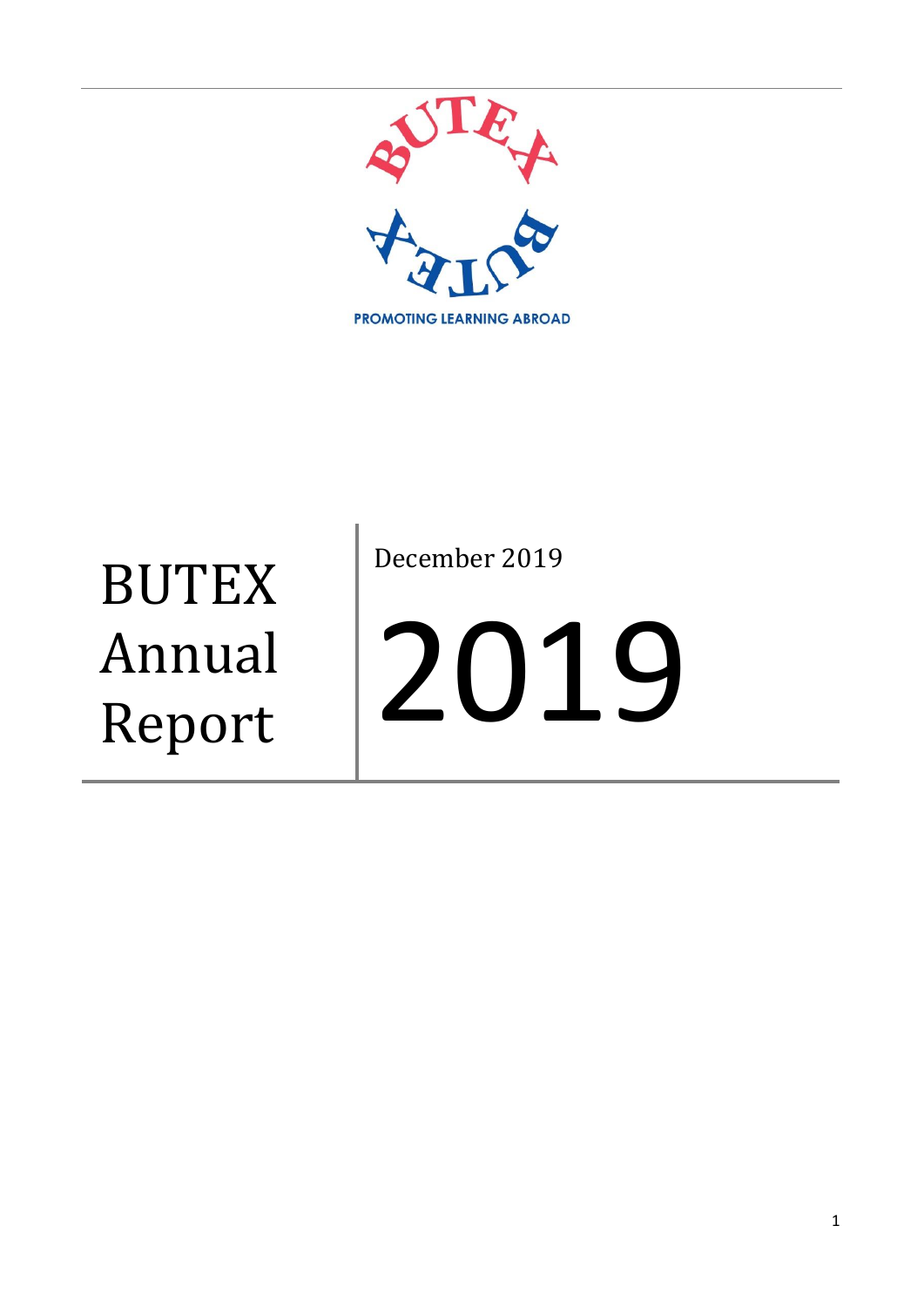# **Contents**

| Appendix 4 Sponsorship received in Appendix 4 Sponsorship Received in 201915 |  |
|------------------------------------------------------------------------------|--|
|                                                                              |  |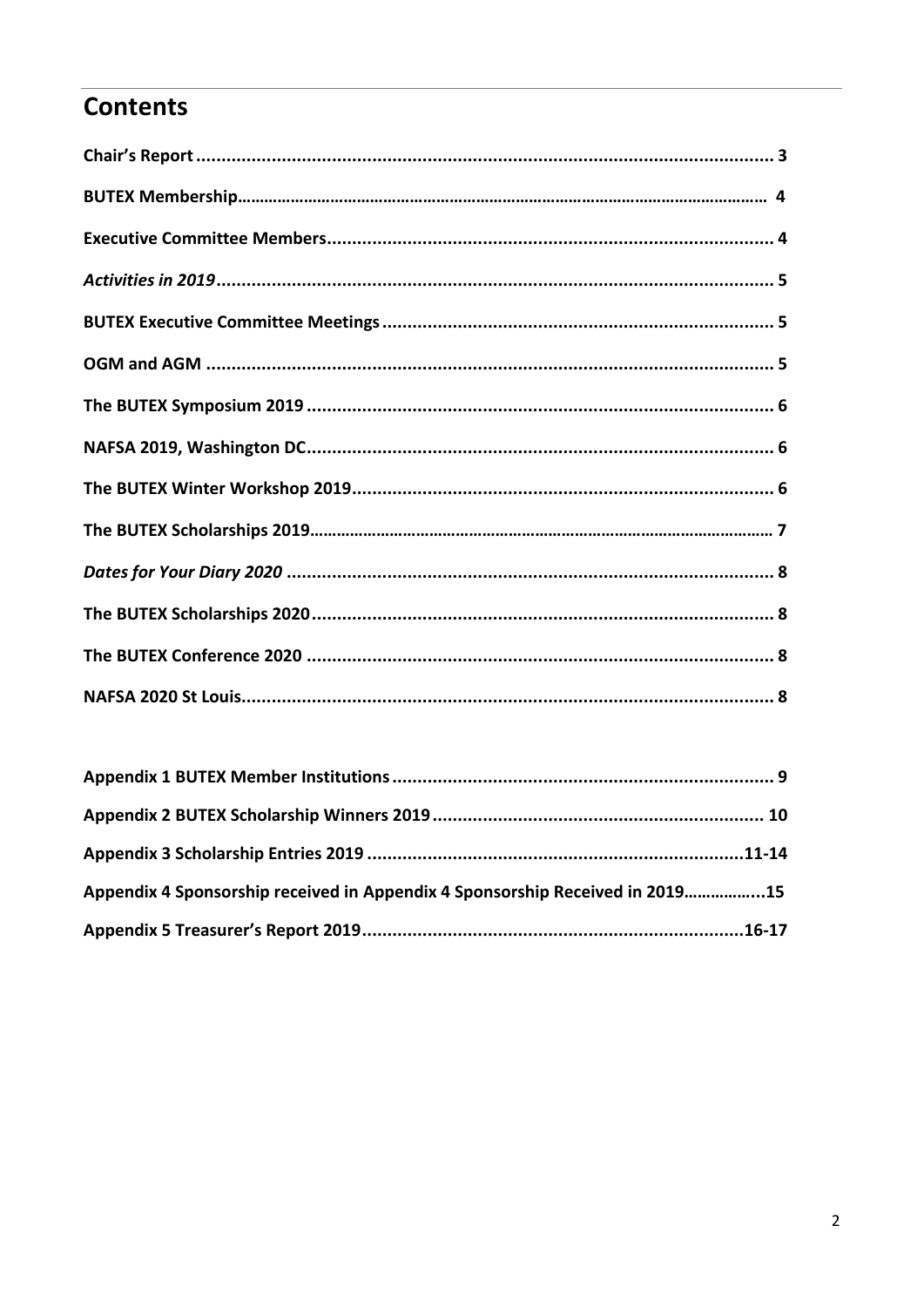# **Chair's Report**

Last year's report had a real focus on Brexit, anticipating that 2018 would be our last full year working in the mobility field in a country which is part of the EU. However, one year later and this report could replicate the sentiment of the last. Nevertheless, we will not dwell on Brexit, instead we will look at the amazing achievements we have made as a sector over the last year in spite of ongoing uncertainty and turbulence – the most recent UUKi mobilty data reports outward mobility is up by 0.6%!

Continuing to look forward positively, we are once again representing UK mobility at NAFSA 2020 in St Louis where we will also host our signature event at the Randall Gallery. We are very much looking forward to welcome as many of our members to use our stand and participate in the reception as possible! As a new addition to our overseas activity BUTEX will now also have a presence at APAIE in Vancouver. This will be an informal affair but we look forward to meeting you in 'Terminal City' and trialling working in a new market.

Looking even further forward, but to UK events this time, we will be hosting the 14<sup>th</sup> BUTEX International Conference at the University of York in July 2020. This continues our forward -thinking approach with the theme 'Emerging Trends in Mobility'. This broad theme really allows us to look at the future of mobility and be excited about the new opportunities and challenges this brings.

I would like to thank everyone for their support in making NAFSA 2019 such a success. The booth was well used as ever and the reception was well attended, with incredibly positive feedback from our guests. This year we moved into the 21<sup>st</sup> Century and used Eventbrite to monitor the attendance so for the first time can accurately report that more than 150 of our guests attended the event at the beautiful Decatur House in Washington DC.

More thanks needs to go to the University of Liverpool for hosting our Symposium this year and to everyone who presented and attended. This event provided a suite of informative sessions for learning and sharing knowledge as well as another opportunity for networking with our colleagues from UK and International HEI's as well as our valued Associate Members. Following feedback from our membership, we worked to ensure that the Symposium included sessions focussed on inbound students and we're grateful to members for proposing inbound sessions and workshops for our future events. As with all of our UK events, increasing numbers are attending and submitting session proposals which is really exciting!

Coming back to the future (our 25 year anniversary theme) we are now looking at the future of BUTEX and its ambitions for the upcoming year. Due to our intention to represent BUTEX at more events, modernise the way we operate, and respond to changing global needs, we have expanded the committee by adding more coopted members so that we can continue to act in the members' best interests. We will continue to increase our activity, visibility and reach on social media and hope to continue to attract more members to further broaden networking and knowledge exchange opportunities and to help sound the importance of international exchange.

As pressures on mobility offices grows, we have been working hard to make sure our membership feels engaged and listened to as we consider how we can best serve you in the future in terms of both CPD opportunities and representation at the major international networking events – which you may have noticed via the many opinion surveys we have sent to members over the past year! We really appreciate everyone who has engaged with these and encourage all members to feedback and engage on all aspects of the organisation – without you, there is no BUTEX.

A final Thank you to everyone on the committee who donate time to the important agenda of internationalisation, to Julie who brings us all together and keeps us on track and to all BUTEX Members and Associates who make this possible. Here's to another successful year!

Gemma Proudley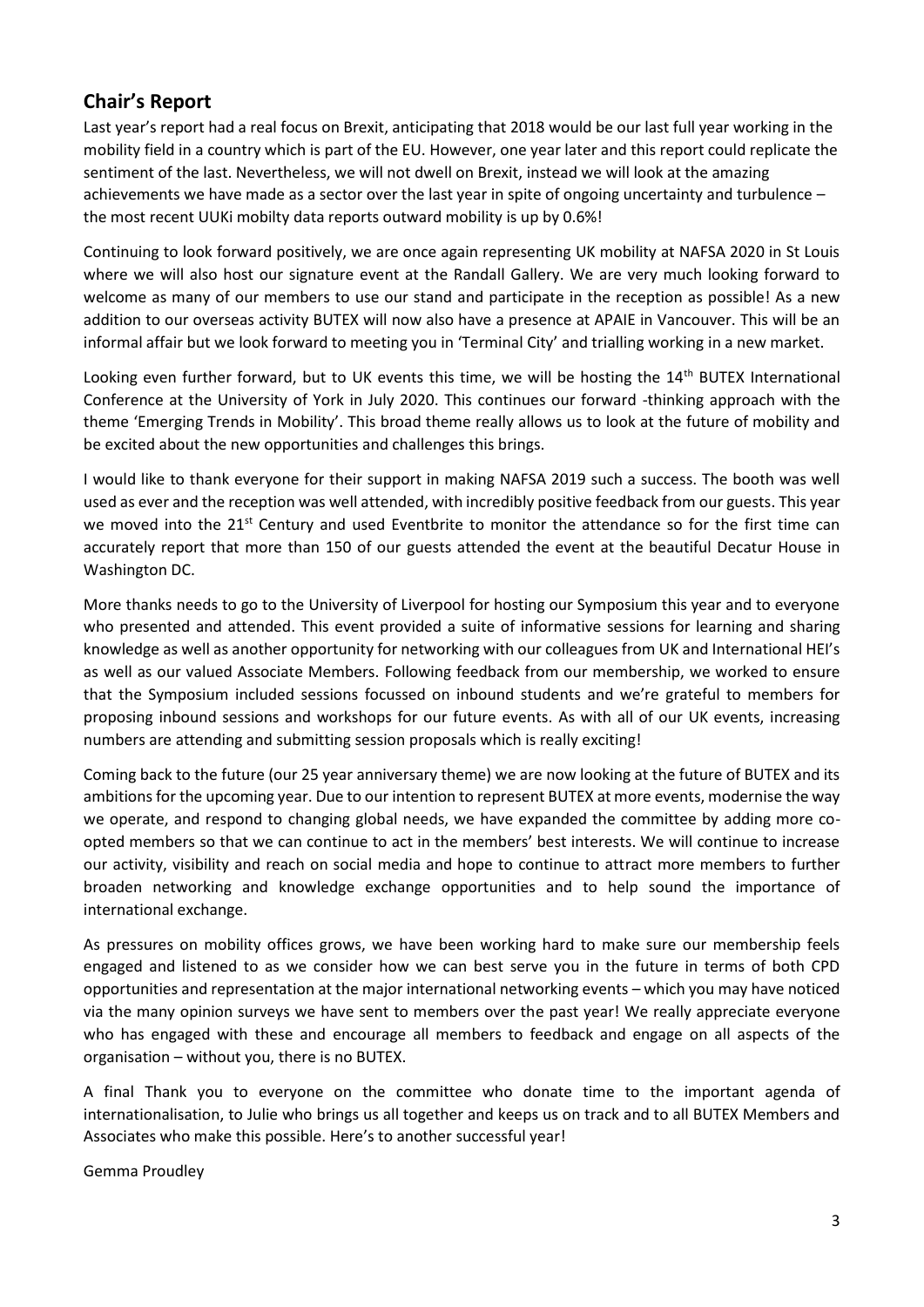# **BUTEX Membership**

BUTEX has 77 Full Members and 16 Associate members including one reciprocal associate members.

*New Members 2019: Loughborough St Andrews University*

*New Associate Member 2019: Learn International ULodging*

#### **Executive Committee Members**

#### **Executive Officers 2019**

Gemma Proudley, Chair Jane Atkinson, Vice-Chair Angela Phoenix, Treasurer Gemma Barnes, Marketing and Communications Officer Andrew Walker, Events Officer Alice McLuckie, Conference Officer Rich Dunning, Symposium Officer Inez Summers, Co-opted Committee Officer Paul Beavitt, Co-opted Committee Officer

BUTEX is extremely grateful to Rich Dunning, University of Liverpool, who has been an excellent Symposium Officer and has contributed to the committee far beyond this role. Rich hands over to Maggie Wootton, University of Birmingham, who will host the BUTEX 2021 Symposium. Many thanks also to Andy Walker, Events Officer for his much-appreciated work in this capacity and beyond. At the time of writing, BUTEX Event Officer elections are ongoing and the result will be announced at the AGM.

We are pleased to announce that Jane Atkinson has been re-elected as Vice Chair and that Angela Phoenix has agreed to continue as Treasurer for another term.

There were no nominations for BUTX Chair and so Gemma Proudley has agreed to continue for another year with a co-opted Chair, Rich Dunning.

Finally, thank you to Paul Beavitt who has served BUTEX well over many years. We hope to see him at future events and will try to twist his arm to continue to offer is invaluable support and services.

#### **Executive Officers 2020**

| Gemma Proudley         | Co-Chair                             |
|------------------------|--------------------------------------|
| <b>Richard Dunning</b> | Co-Chair                             |
| Jane Atkinson          | Vice Chair                           |
| Angela Phoenix         | <b>Treasurer</b>                     |
| Gemma Barnes           | Marketing and Communications Officer |
| TBC at AGM             | <b>Events Officer</b>                |
| Alice McLuckie         | Conference Officer                   |
| Maggie Wootton         | Symposium Officer                    |
| <b>Inez Summers</b>    | Co-opted Committee Officer           |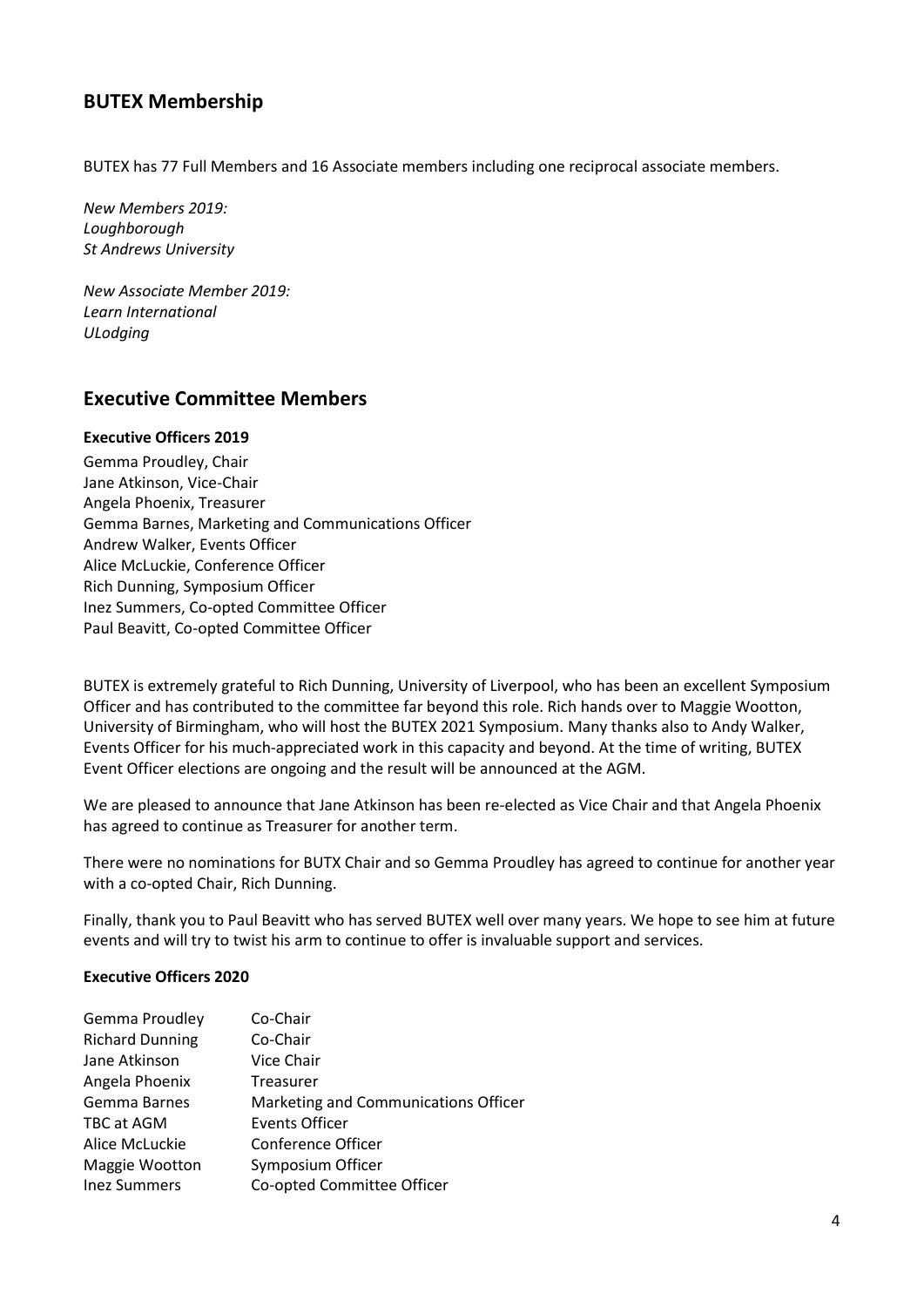## **BUTEX Executive Committee Meetings**

The committee met five times during the year.

#### **January**

Venue: University of the Arts London Thursday 24 January 2019 January 12.00 – 18.00

**March** Venue: University of York Monday 25th March 12.00-18.00

**July** Venue: University of Liverpool Wednesday 3 th July 2018 12.00-18.00

**September** Venue: University of the Arts, London Thursday 5th September 12.00-18.00

#### **December**

Venue: University of the Arts London Monday 9th December 12.00 – 18.00

#### **OGM and AGM**

The July OGM was held during the BUTEX 2019 Symposium at the University of Liverpool, 4th July and was well attended. The AGM will again this year be held during our BUTEX Winter Workshop with a programme of workshop sessions, on 10 December 2019

# **The BUTEX 6 th Symposium was held at the University of Liverpool**

The BUTEX 2019 Symposium was hosted by the University of Liverpool., Many thanks to the Liverpool team for their hard work. The varied programme offered to delegates included sessions on:

*Study Abroad 101: An Introduction for Newcomers Social Media: Student Led Promotion of Outgoing Exchange Activities Widening Participation and Outreach Harnessing the Ambassadorial Potential of Inbound Exchange Students Algorithms and Allocations: Whose Deserved Those Destinations? A Collaborative Approach to Supporting Incoming Study Abroad Students Will It Ever Be Perfect? Recording Academic Achievement Abroad*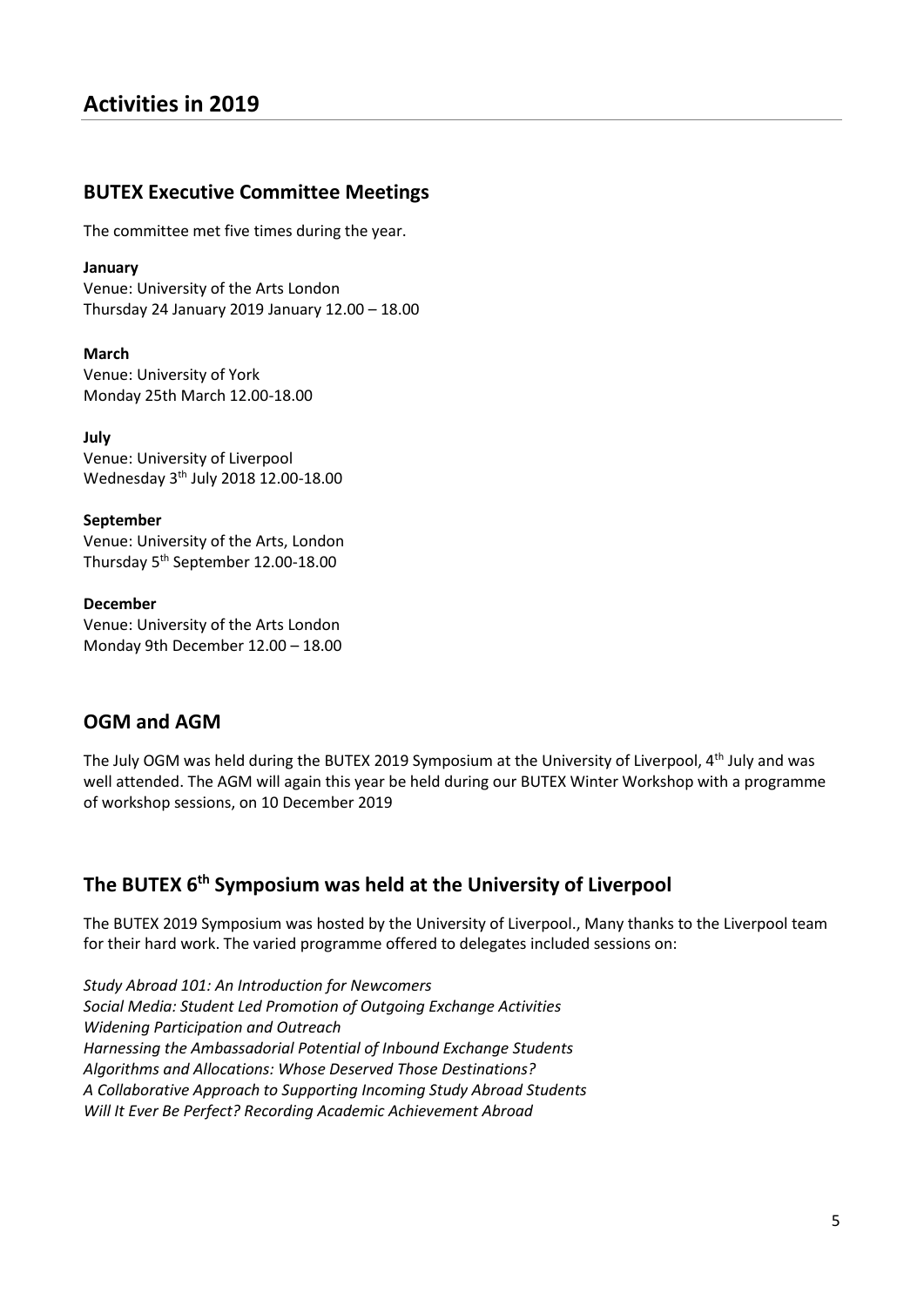This event was well attended with a total of 85 attendees and we received excellent feedback about the event from delegates. Thank you also to all members who participated as session presenters and helped to provide a full and varied programme.

# **NAFSA 2019, Washington D C**

The double stand with meeting area and noticeboard facility was well-used by BUTEX members.

#### **The BUTEX Welcome Event**

This year, Andy Walker, BUTEX Events Officer, organised a guided walk of the USA Presidents Assassinations sites, on Sunday evening prior to the start of NAFSA. The tour guide was excellent and brought history to life. Thanks to Andy for organising this fun and educational event.

#### **The BUTEX Reception at NAFSA 2019, Decatur House, Washington DC**

Twenty-one member institutions sponsored this event. Guests were invited to a sparkling wine and dessert reception at Decatur House, Washington DC. The feedback for this event from sponsoring institutions from members and guests was effusive. As usual, various small UK-related souvenirs were displayed around the room for guests to pick up and keep. Guests still appear to love this aspect of the event, and as ever, these souvenirs were very well received. Thank you to all institutions who sponsored this event and made it such a success on the night.

Special thanks to Cultural Vistas who sponsored the wonderful desserts.

The BUTEX committee continue to feel that the reception is a very effective way of raising the profile of BUTEX and of raising the profile of UK higher education in an increasingly competitive market. We would encourage more members to sponsor the event.

# **The BUTEX Winter Workshop 2019**

The BUTEX Winter Workshop will take place this year on Tuesday 10<sup>th</sup> December 2019. The event is being held at the University of the Arts, London, College of Communications site. The workshop will consist of a mixed programme of sessions alongside colleagues from across the UK and is entitled "Generation Z: Supporting our Staff to Support our Students." Examples of best practice and practical ideas on some of the key issues surrounding mobility and exchange, will be shared, including:

*Supporting Mental and Physical Well-Being for Study Abroad Students*

*Whose Risk is it anyway?*

*Creating UX Personas*

*We paid for your trip, so why are you moaning?*

*Promoting Outward Mobility to Generation Z*

*Supporting LGBTQ+ students in outward and inward mobility*

Delegates will also have the opportunity to put questions to experienced Study Abroad professionals.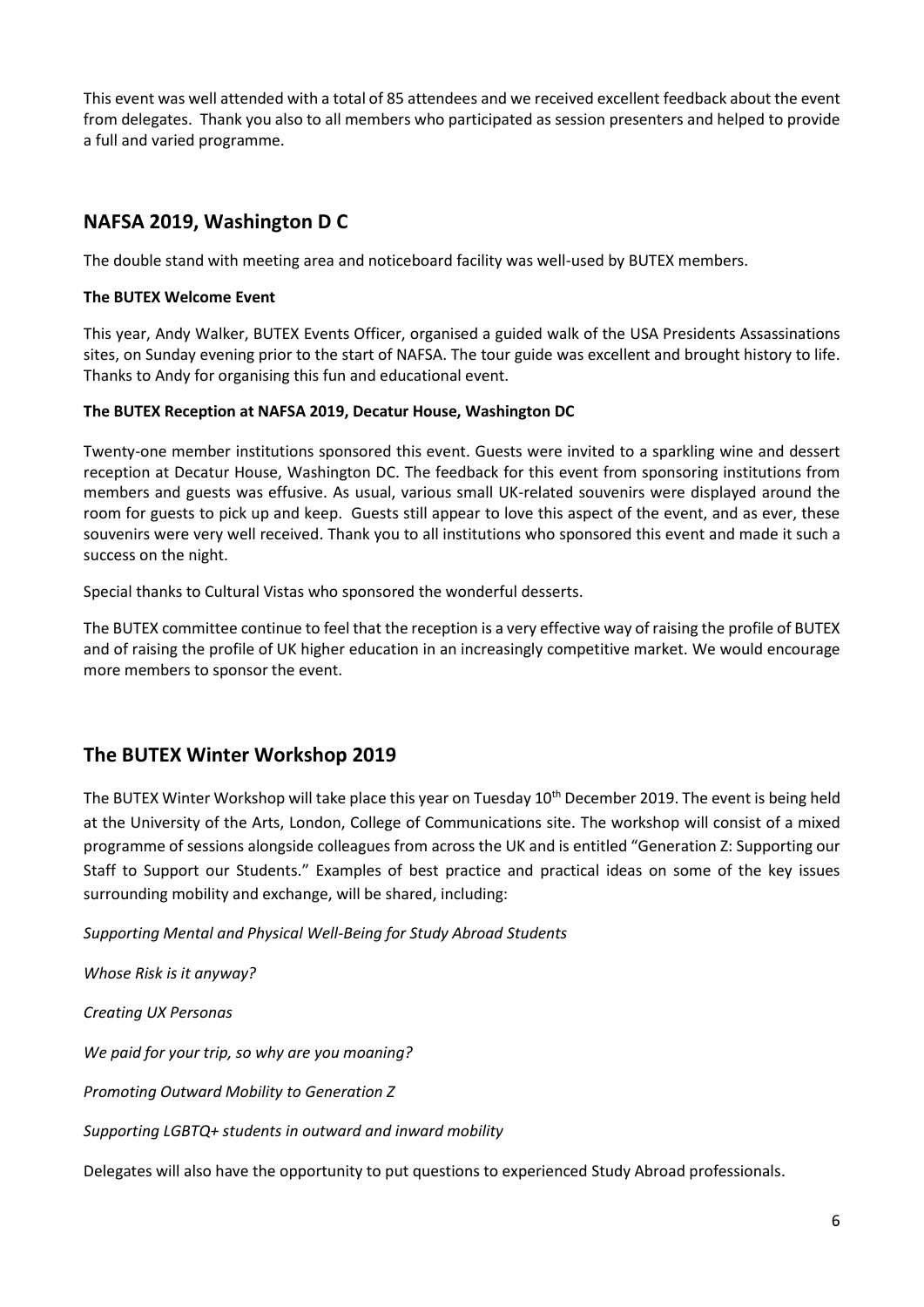# **The BUTEX Scholarships 2019**

Congratulations to our scholarship winners 2019. A full list of scholarship winners can be seen in [Appendix 2.](#page-9-0)

This year BUTEX awarded a total of eight scholarships to students studying abroad during the academic year 2019 – 20120. Four were awarded to incoming students coming to BUTEX institutions for a semester or a year, and four to outgoing students from BUTEX institutions spending a period of their study outside of the UK.

This year there were again two scholarship options, a written answer to "*Please provide an example of how and why you think an experience abroad helped to shape both the personal and professional development of alumni from your home or host institution." Please provide references, links and citations* or designing a poster promoting Study Abroad.

This year BUTEX again had a panel of volunteer markers from members to mark the essay question; they did a sterling job marking the entries in August and are offered our sincere thanks. We would encourage members to volunteer to mark the written 2020 entries.

This year, poster entries were submitted on- line and this led to an increased number of entries. The poster finalists were voted for online by BUTEX members. Thanks to all those who voted.

BUTEX believes that the scholarships are an effective way of both benefiting your students and for promoting study abroad and the activities of BUTEX at the same time.

We would like to thank all member institutions who actively advertised the BUTEX Scholarships to their students either by email or through the promotional postcards that were made available to institutions for mailing out to students and partners. A breakdown of entries by home and host institution can be seen in [Appendix 3](#page-10-0)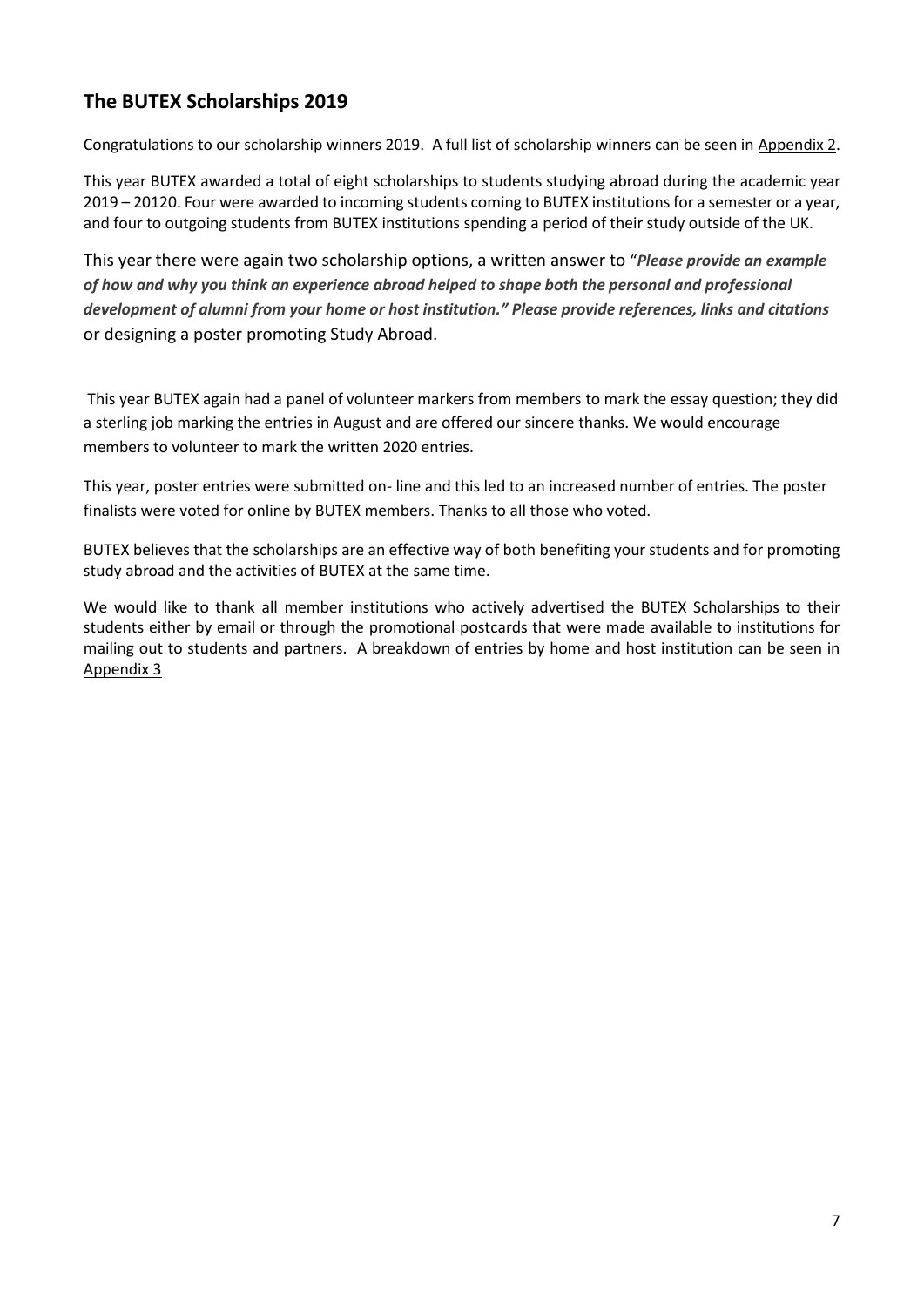# **Dates for Your Diary 2020**

# **The BUTEX Scholarships 2020**

Applications for the 2020 scholarship competition are now being accepted and the deadline for all applications is the 15<sup>th</sup> June 2020. As always, please encourage your students to apply.

# **The BUTEX Conference 2020**

BUTEX is looking forward to hosting its 14<sup>th</sup> International Conference at the University of York, 15-17 July 2020.

## **NAFSA 2020, St Louis**

#### **The BUTEX Welcome Event**

A Welcome Event for BUTEX members will be announced after consulting members at the 2019 AGM. This will probably be held on Sunday 24<sup>th</sup> or Monday 25<sup>th</sup> May 2020. BUTEX is looking forward to seeing many of you there.

#### **The BUTEX Reception at NAFSA 2020**

The 2020 Reception will take place at the Randall Gallery, St Louis on Tuesday 26th May 2020.

As usual we will be hosting a sparkling wine and desserts reception.

Details of how to get involved are posted on the BUTEX website.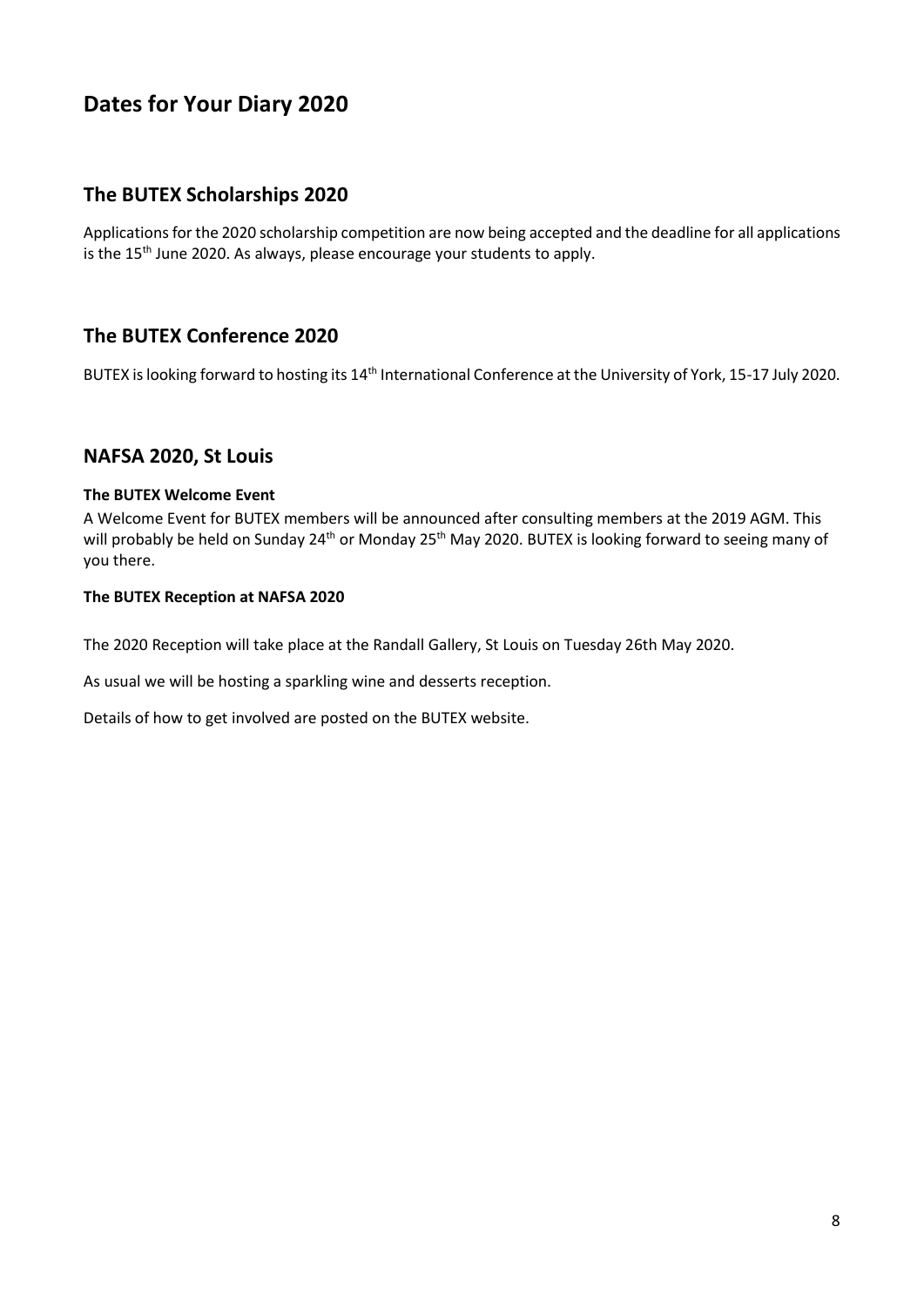#### **BUTEX Member Institutions**

Aberdeen, University Of Aberystwyth University Anglia Ruskin University Arts London, University of The Bangor University Bath Spa University Bath, University of Birmingham City University Birmingham, University Of Bradford, University Of Brighton, University Of Bristol, University Of Canterbury Christ Church University Cardiff Metropolitan University Cardiff University Central Lancashire, University Of City University London Dundee, University of Durham, University Of East Anglia, University Of Edge Hill University Essex, University Of Exeter, University Of Glasgow Caledonian University Glasgow School of Art Glasgow, University Of Goldsmiths, University of London Greenwich, University of Heriot-Watt University Hertfordshire, University Of Hull, University Of Keele University Kent, University Of King's College London Kingston University Lancaster University Leeds Beckett University Leeds, University Of Leicester, University Of Lincoln, University of Liverpool John Moores University Liverpool, University of

London Metropolitan University London School of Economics and Political Science London South Bank University Loughborough University Manchester Metropolitan University Manchester, University Of Newcastle University Northumbria University Nottingham Trent University Nottingham, University Of Oxford Brookes University Portsmouth, University of Queen's University Belfast Reading, University Of Regent's University London Roehampton, University of Royal Holloway, University of London Salford, University of Sheffield Hallam University Sheffield, University Of Solent University, Southampton Southampton, University of St Andrews University Stirling, University Of Strathclyde, University Of Surrey, University Of Sussex, University Of Swansea University University College London Warwick, University Of West of England, University of the Westminster, University Of Worcester, University of York St John University York, University Of

#### **Associate Members**

Absolute Internships Academic Programs International Anglo Educational Services Arcadia University BUNAC CRCC Asia Cultural Vistas Foundation for International Education International Studies Abroad (ISA) England Learn International Sannam S4 Somewhere New Think Pacific ULodging US-UK Fulbright Commission UUKi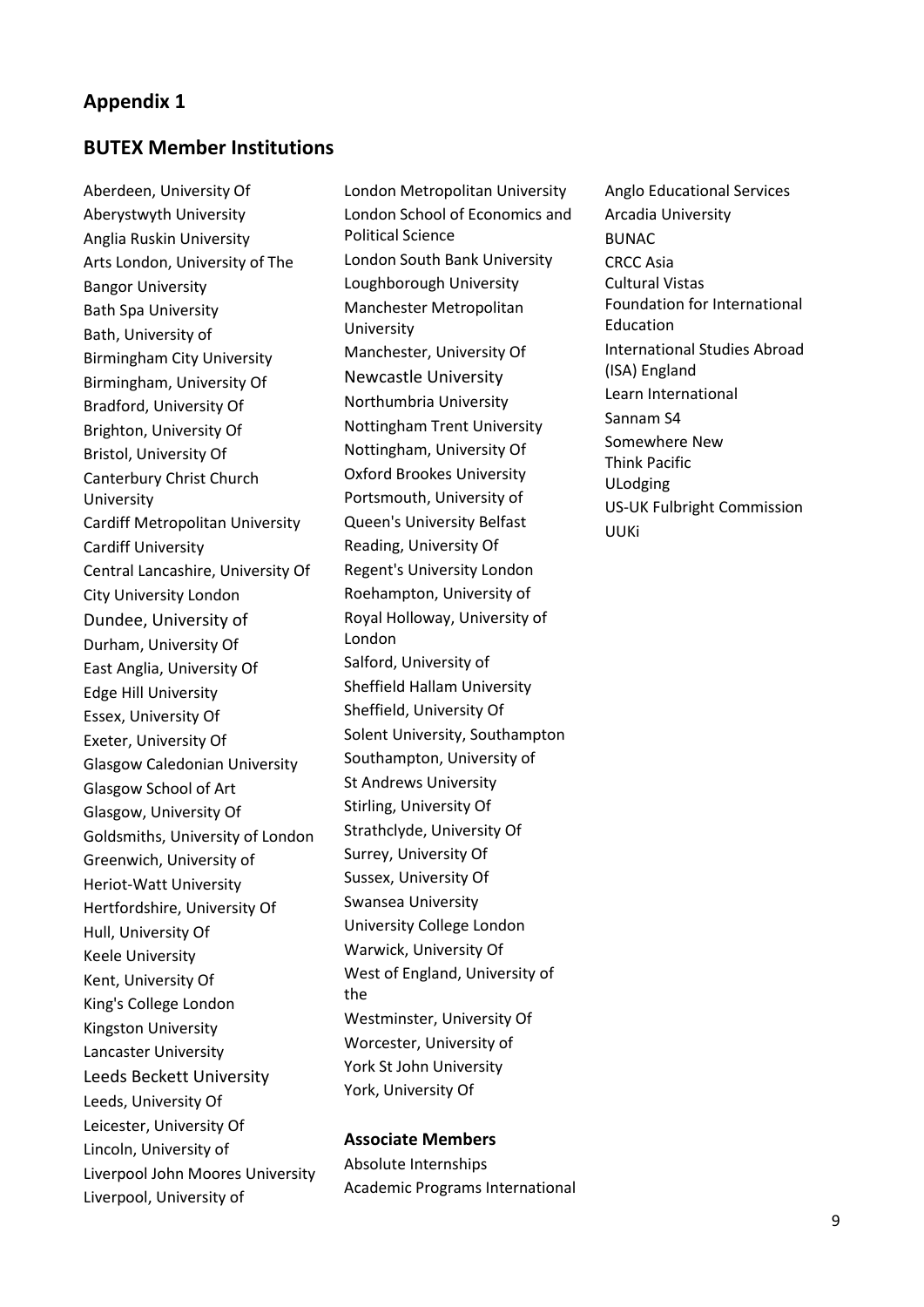# <span id="page-9-0"></span>**BUTEX Scholarship Winners 2019**

#### **The BUTEX Scholarship for Outgoing Students**

- **James Heaton** University of Leeds to University of North Texas
- **Niamh Hartley** University of York to Tokyo Institute of Technology
- **Ryan Butler** University of Liverpool to Xi'an Jiaotong-Liverpool University
- **Freddy Oliphant** University of Exeter to University of Sydney

#### **The BUTEX Scholarship for Incoming Students**

- **Kara Gavin** University of Maryland to University of Brighton
- **Kara Kay** University of Oklahoma to University of Reading
- **Kelvin Lau** University of New South Wales to University of Manchester
- **Elise Lagenfield**-University of South Dakota to University of Brighton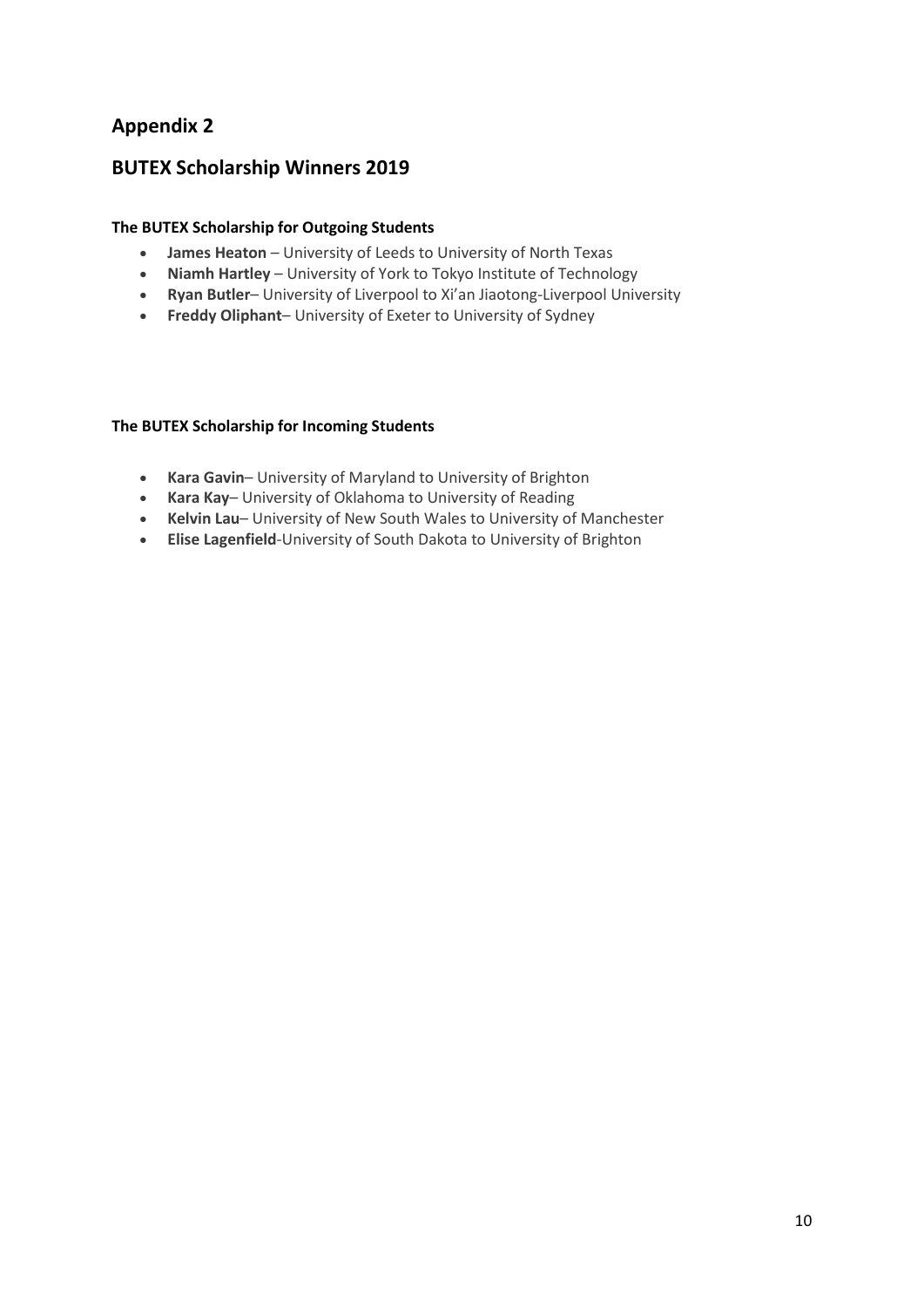# <span id="page-10-0"></span>**Scholarship Entries 2019**



## **BUTEX SCHOLARSHIP ENTRIES 2019 INCOMING STUDENTS**

#### **UNIVERSITY BREAKDOWN**

| Incoming                            | <b>Essay</b>   | <b>Poster</b>  | Grand<br><b>Total</b> |
|-------------------------------------|----------------|----------------|-----------------------|
| Canterbury Christ Church University | 1              |                | 1                     |
| <b>Cardiff University</b>           |                | $\mathbf{1}$   | 1                     |
|                                     |                |                |                       |
| <b>City University London</b>       | 1              |                | 1                     |
| Durham University                   | $\overline{2}$ | $\mathbf{1}$   | 3                     |
| Goldsmiths University of London     | $\overline{2}$ | $\overline{2}$ | 4                     |
| <b>Herriot Watt University</b>      | $\overline{1}$ |                | $\mathbf{1}$          |
| <b>Imperial College</b>             | 1              |                | 1                     |
| <b>Keele University</b>             |                | $\overline{2}$ | $\overline{2}$        |
| King's College London               | 8              | $\mathbf{1}$   | 9                     |
| Kingston University                 |                | $\mathbf{1}$   | $\mathbf{1}$          |
| <b>Lancaster University</b>         | 1              |                | 1                     |
| Liverpool Hope University           |                | $\mathbf{1}$   | $\mathbf{1}$          |
| London School of Economics          | 11             | 5              | 16                    |
| London South Bank University        | 3              |                | 3                     |
| Manchester Metropolitan University  |                | $\mathbf{1}$   | 1                     |
| <b>Newcastle University</b>         |                | 1              | 1                     |
| Northumbria University              |                | 1              | 1                     |
| <b>Oxford Brookes University</b>    | $\overline{2}$ | $\mathbf{1}$   | 3                     |
| Queen Mary University of London     | 3              |                | 3                     |
| Queen's University Belfast          | $\overline{2}$ | $\overline{2}$ | 4                     |
| Royal Holloway University           | $\overline{2}$ |                | $\overline{2}$        |
| Swansea University                  | 3              |                | 3                     |
| University College London           | 4              | 2              | 6                     |
| University of Aberdeen              | 3              | 1              | 4                     |
| University of Arts London           | 1              | 1              | $\overline{2}$        |
| University of Bath                  | $\overline{2}$ |                | $\overline{2}$        |
| University of Birmingham            | 5              | 3              | 8                     |
| University of Brighton              | 1              | $\mathbf{1}$   | $\overline{2}$        |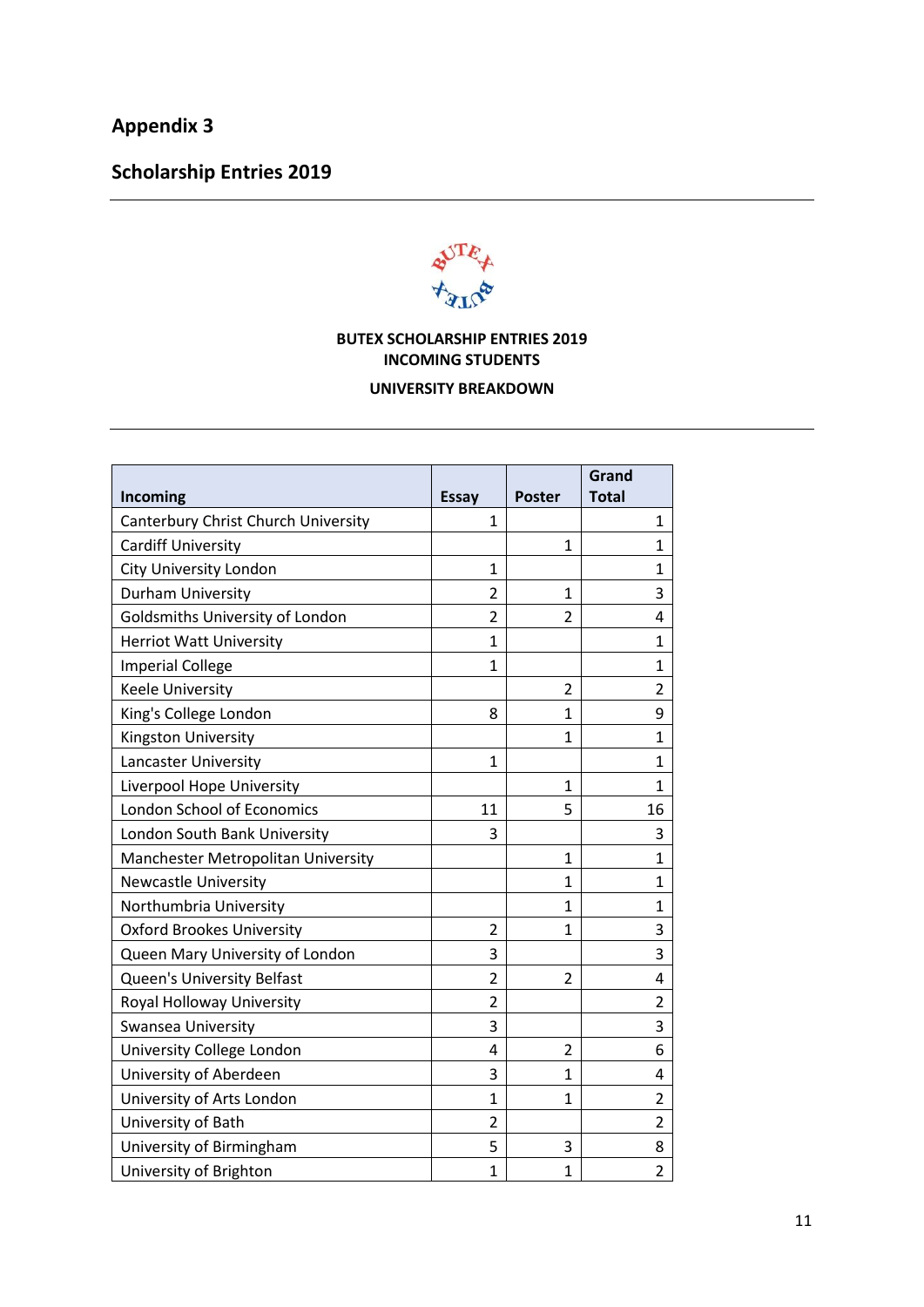| University of Bristol         | $\overline{2}$ | $\mathbf{1}$   | 3              |
|-------------------------------|----------------|----------------|----------------|
| University of Dundee          | $\mathbf{1}$   | $\mathbf{1}$   | 2              |
| University of East Anglia     | $\mathbf{1}$   |                | 1              |
| University of Essex           | 2              |                | $\overline{2}$ |
| University of Exeter          | 6              | $\mathbf{1}$   | 7              |
| University of Glasgow         | 16             | 8              | 24             |
| University of Glasgow         | $\mathbf{1}$   |                | 1              |
| University of Kent            | $\mathbf{1}$   | $\mathbf{1}$   | $\overline{2}$ |
| University of Leeds           | 6              | 8              | 14             |
| University of Liverpool       | 2              |                | 2              |
| University of Manchester      | 3              | 3              | 6              |
| University of Nottingham      | $\mathbf{1}$   |                | $\mathbf{1}$   |
| University of Oxford          | 2              |                | $\overline{2}$ |
| University of Reading         | $\mathbf{1}$   |                | 1              |
| University of Roehampton      | $\mathbf{1}$   |                | $\mathbf{1}$   |
| University of Salford         |                | $\mathbf{1}$   | 1              |
| University of Sheffield       | $\overline{2}$ | 2              | 4              |
| University of Southampton     | $\mathbf{1}$   |                | 1              |
| University of Stirling        | $\mathbf{1}$   | 3              | 4              |
| University of Strathclyde     | $\mathbf{1}$   | $\overline{2}$ | 3              |
| University of Surrey          | 7              | $\mathbf{1}$   | 8              |
| University of Sussex          | 3              |                | 3              |
| University of the Arts London | $\mathbf{1}$   | $\mathbf{1}$   | 2              |
| University of Warwick         | 3              |                | 3              |
| University of Westminster     | 5              |                | 5              |
| <b>Grand Total</b>            | 129            | 61             | 190            |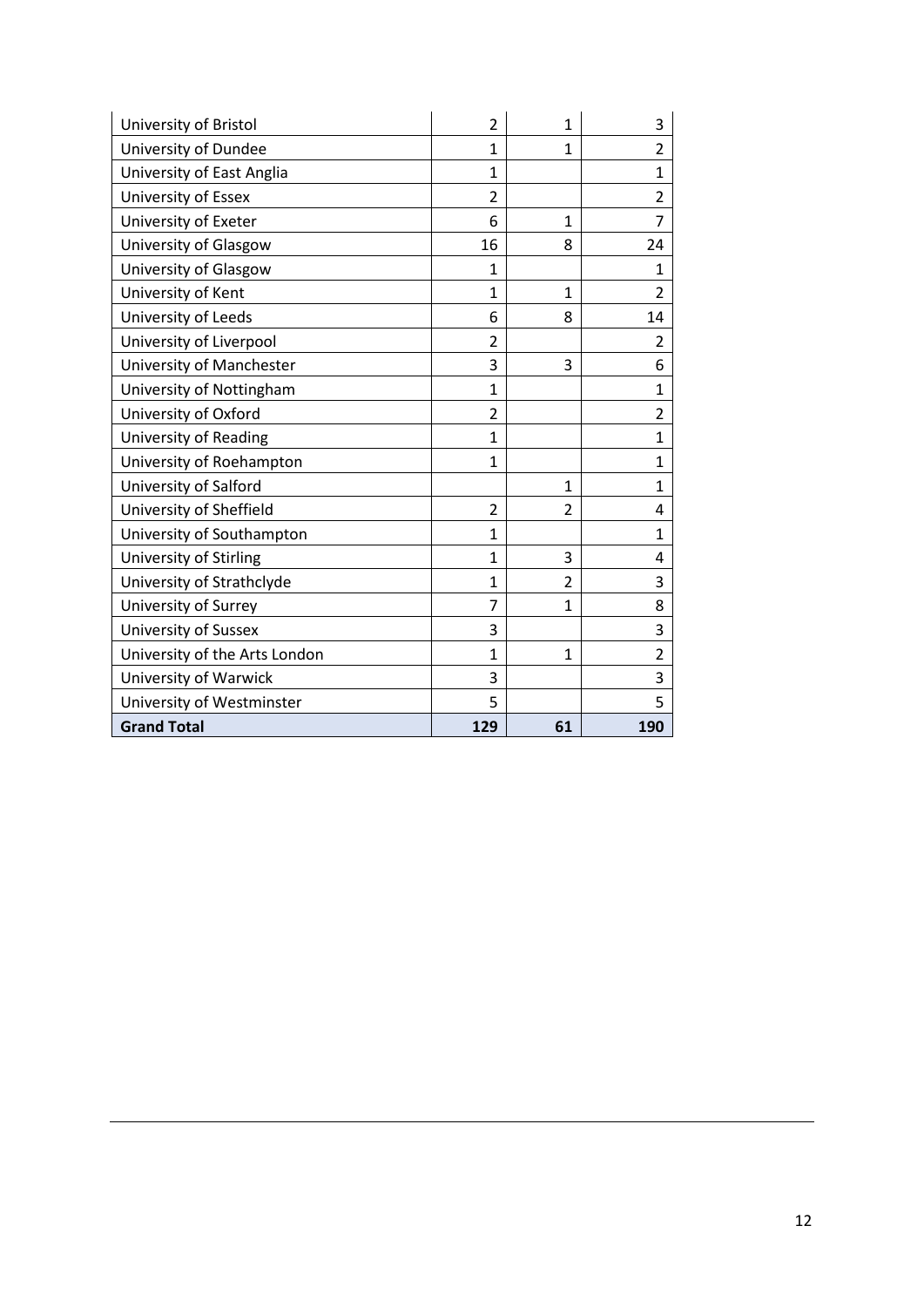

#### **UNIVERSITY BREAKDOWN**

|                                    |                |                | Grand          |
|------------------------------------|----------------|----------------|----------------|
| <b>Outgoing</b>                    | <b>Essay</b>   | <b>Poster</b>  | <b>Total</b>   |
| <b>Bath Spa University</b>         | 2              |                | $\overline{2}$ |
| <b>Birmingham City University</b>  | 1              |                | $\mathbf{1}$   |
| <b>Cardiff University</b>          | 4              | 4              | 8              |
| <b>City University London</b>      | 7              | 4              | 11             |
| De Montfort University             | $\overline{2}$ | 2              | 4              |
| <b>Edinburgh Napier University</b> | $\overline{2}$ |                | $\overline{2}$ |
| <b>Keele University</b>            | 3              | 3              | 6              |
| King's College London              | $\mathbf{1}$   | 2              | 3              |
| Lancaster University               | 2              |                | $\overline{2}$ |
| Leeds Beckett University           | 3              | 1              | 4              |
| London South Bank University       | $\mathbf{1}$   |                | 1              |
| Manchester Metropolitan University | $\mathbf{1}$   | 1              | 2              |
| <b>Newcastle University</b>        | 2              | 3              | 5              |
| <b>Oxford Brookes University</b>   | 2              | 2              | 4              |
| Royal Holloway University          | 2              | 2              | 4              |
| <b>Sheffield Hallam University</b> |                | 2              | 2              |
| <b>Swansea University</b>          | 1              | 8              | 9              |
| The Glasgow School of Art          |                | $\overline{2}$ | $\overline{2}$ |
| University College London          | 6              | 5              | 11             |
| University of Aberdeen             |                | $\mathbf{1}$   | $\mathbf{1}$   |
| University of Bath                 | 2              | 6              | 8              |
| University of Birmingham           | 2              | 3              | 5              |
| University of Bristol              | 4              |                | 4              |
| University of Dundee               |                | 3              | 3              |
| University of East Anglia          |                | 3              | 3              |
| University of Edinburgh            | 2              | 1              | 3              |
| University of Essex                | 11             | 5              | 16             |
| University of Exeter               | 1              | 6              | 7              |
| University of Glasgow              | $\mathbf{1}$   | $\overline{2}$ | 3              |
| University of Hertfordshire        | $\mathbf{1}$   | 3              | 4              |
| University of Kent                 | 2              | 8              | 10             |
| University of Leeds                | 6              | 4              | 10             |
| University of Leicester            | 2              | $\mathbf{1}$   | 3              |
| University of Liverpool            | 4              | 4              | 8              |
| University of Manchester           | $\overline{2}$ | $\mathbf{1}$   | 3              |
| University of Nottingham           | 3              | 9              | 12             |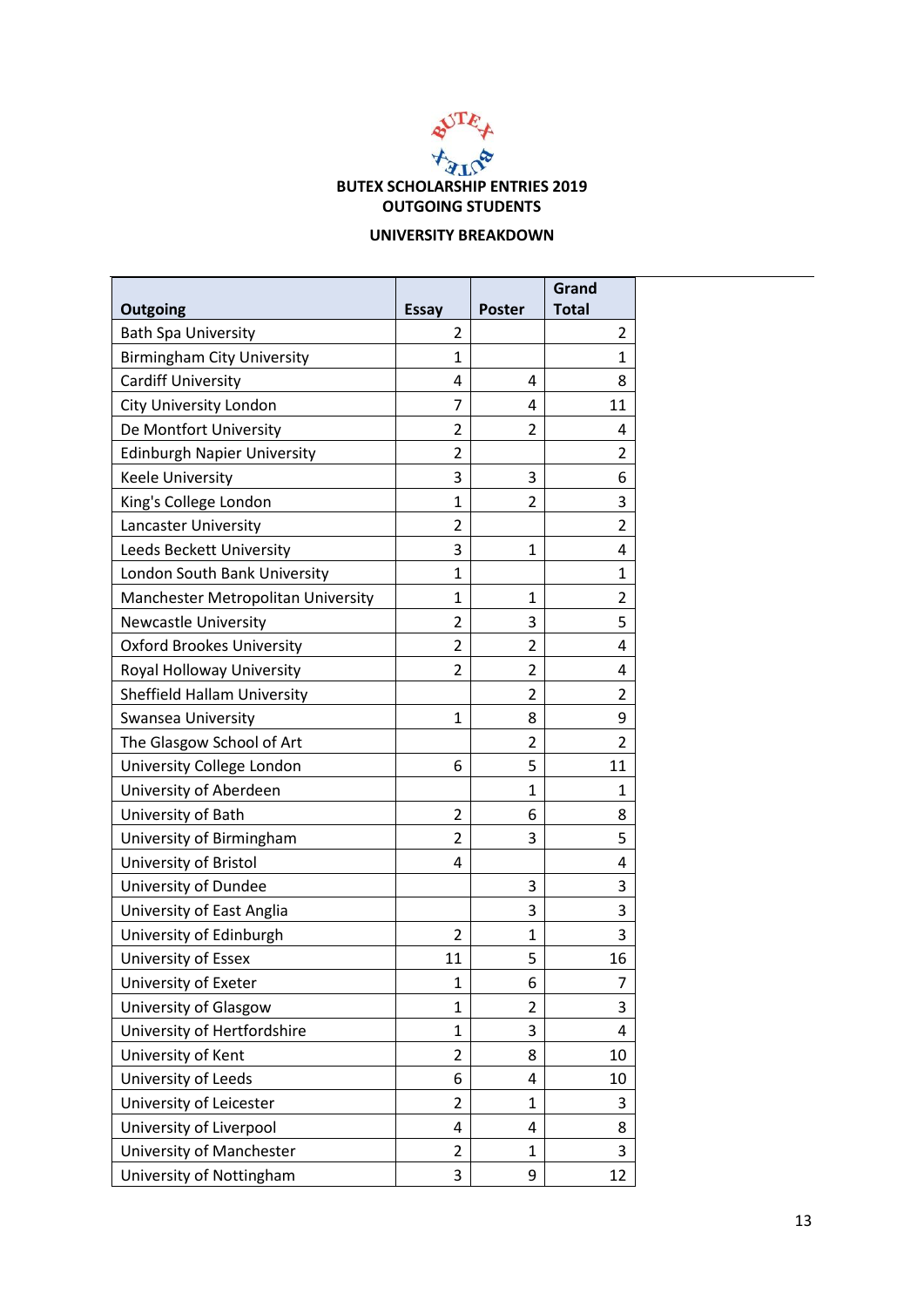| University of Plymouth    | 1              |     |     |
|---------------------------|----------------|-----|-----|
| University of Portsmouth  |                | 3   | 3   |
| University of Reading     | 1              | 3   | 4   |
| University of Roehampton  | 1              | 6   |     |
| University of Sheffield   | 1              | 4   | 5   |
| University of Southampton | 1              | 4   | 5   |
| University of Strathclyde | 3              | 4   |     |
| University of Surrey      | $\mathfrak{p}$ | 3   | 5   |
| University of Sussex      | 3              |     | 3   |
| University of Warwick     | 5              |     | 5   |
| University of York        | 2              | 3   | 5   |
| <b>Grand Total</b>        | 105            | 131 | 236 |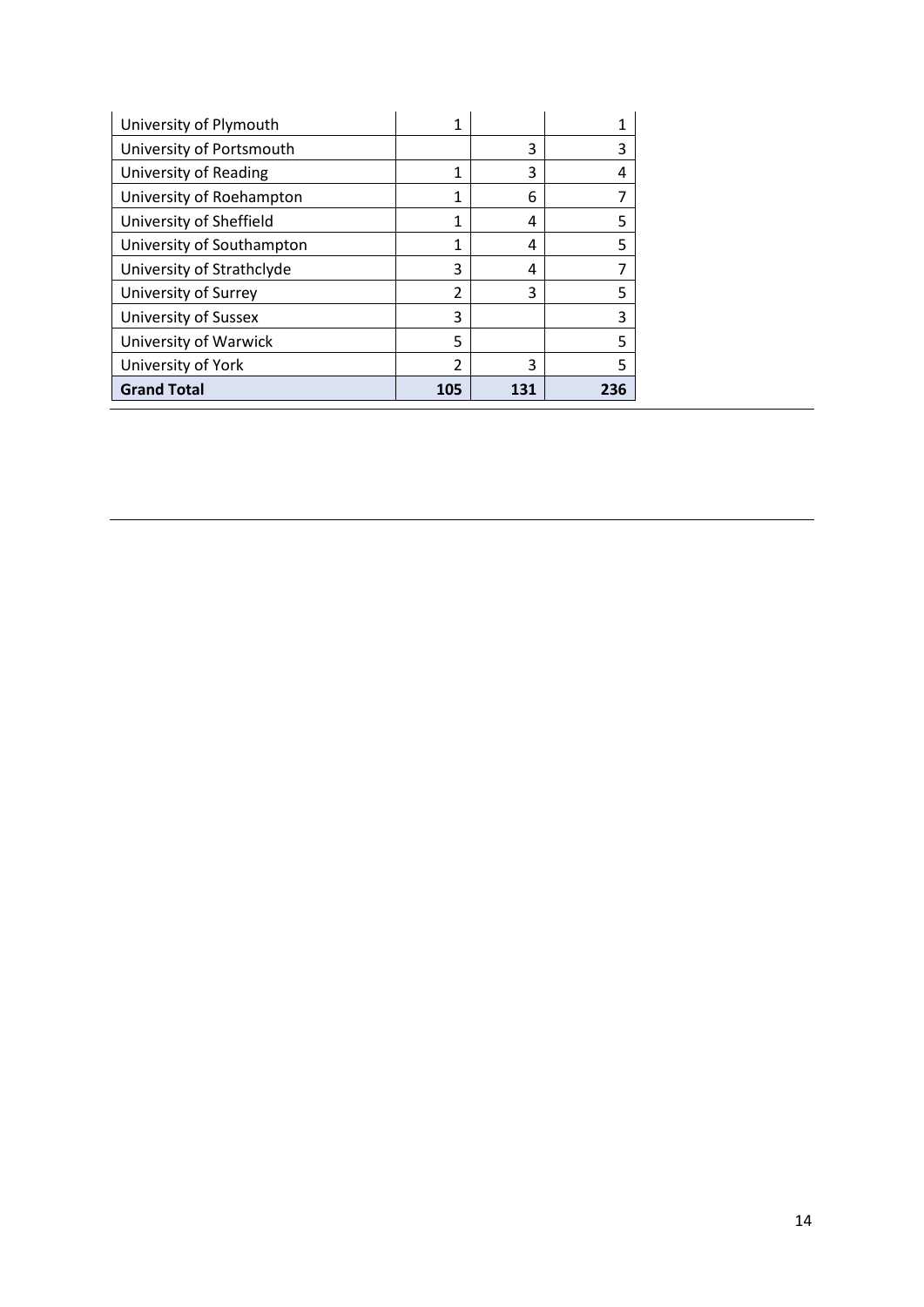# *Thank you to all our sponsors*

# **£3,990.80 was received in sponsorship in 2019**

| <b>Sponsoring Company</b> | Item sponsored   | Event                     |
|---------------------------|------------------|---------------------------|
|                           |                  |                           |
| <b>Cultural Vistas</b>    | <b>Desserts</b>  | <b>BUTEX Reception at</b> |
|                           |                  | <b>NAFSA</b>              |
| <b>Think Pacific</b>      | Desk Pads        | <b>BUTEX Symposium</b>    |
|                           |                  |                           |
| Terradotta                | Name Badges      | <b>BUTEX Symposium</b>    |
|                           |                  |                           |
| University of Liverpool   | Delegate Bags    | <b>BUTEX Symposium</b>    |
|                           |                  |                           |
| University of the Arts,   | Delegate Bags    | <b>BUTEX Winter</b>       |
| London                    |                  | Workshop                  |
|                           |                  |                           |
| <b>Think Pacific</b>      | <b>Notebooks</b> | <b>BUTEX Winter</b>       |
|                           |                  | Workshop 2019             |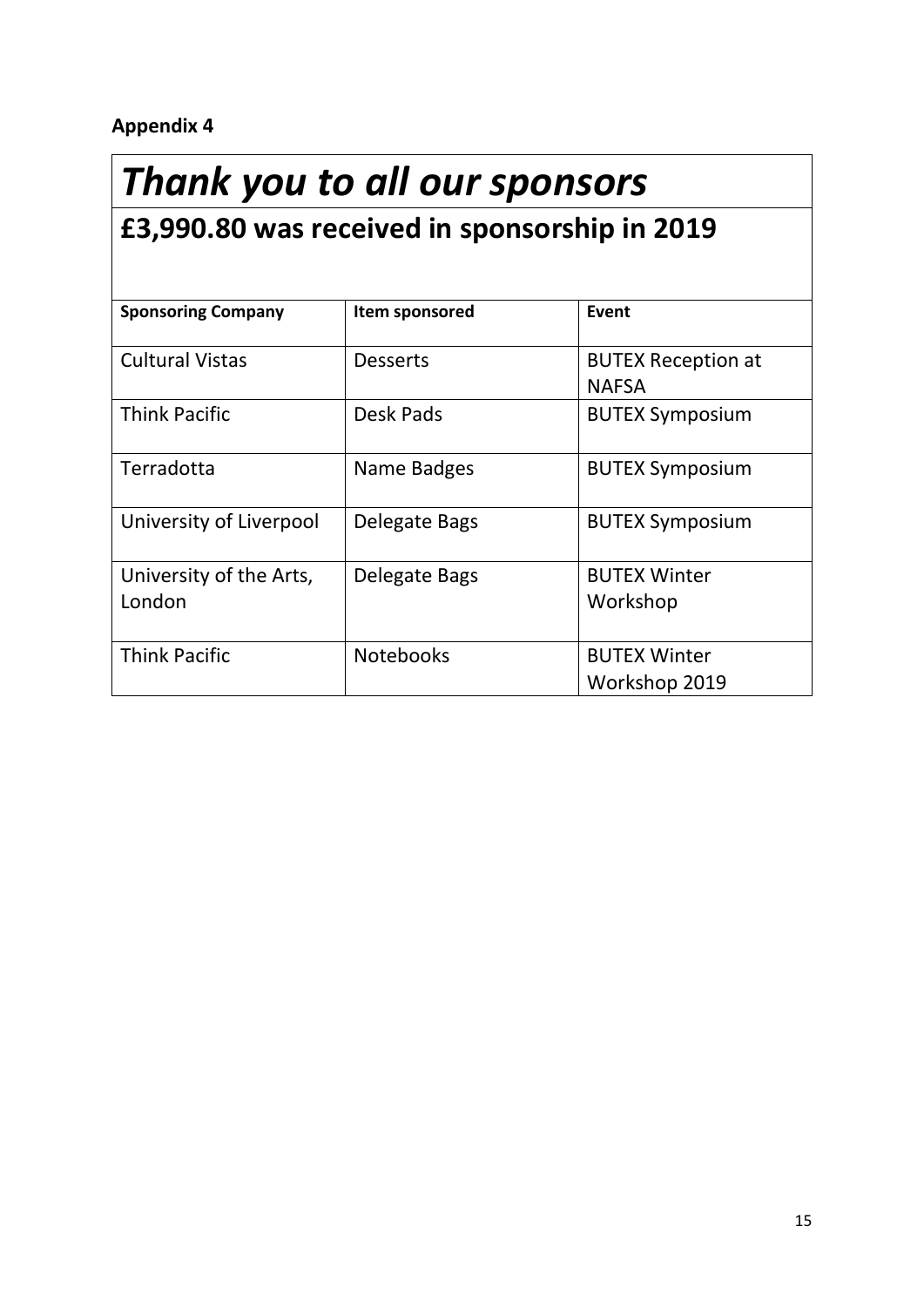# **Treasurer's Report 2019**

In 2019 sterling has remained weak against other currencies, particularly the US dollar. This has meant that a painfully expensive NAFSA is the 'new normal'. However, prudent management of our finances has meant that we have again been able to provide the usual array of services for members.

In early 2020, we must as ever pay the balance on the NAFSA stand, furniture hire charges, and the balance owing to the reception venue. Therefore, as always, it would be of great benefit if members would pay their subscriptions promptly. (Invoices will be sent out in January.) Also, it is extremely helpful if members planning to sponsor the NAFSA reception make their bookings earlier rather than waiting till the last minute. There have been a number of very late bookings in recent years and whilst we wish to accommodate these, it makes planning (and paying) for catering, etc quite difficult.

In short, 2019 has been financially unremarkable for BUTEX and we will commence the new decade with healthy finances.

*Angela Phoenix November 2019*